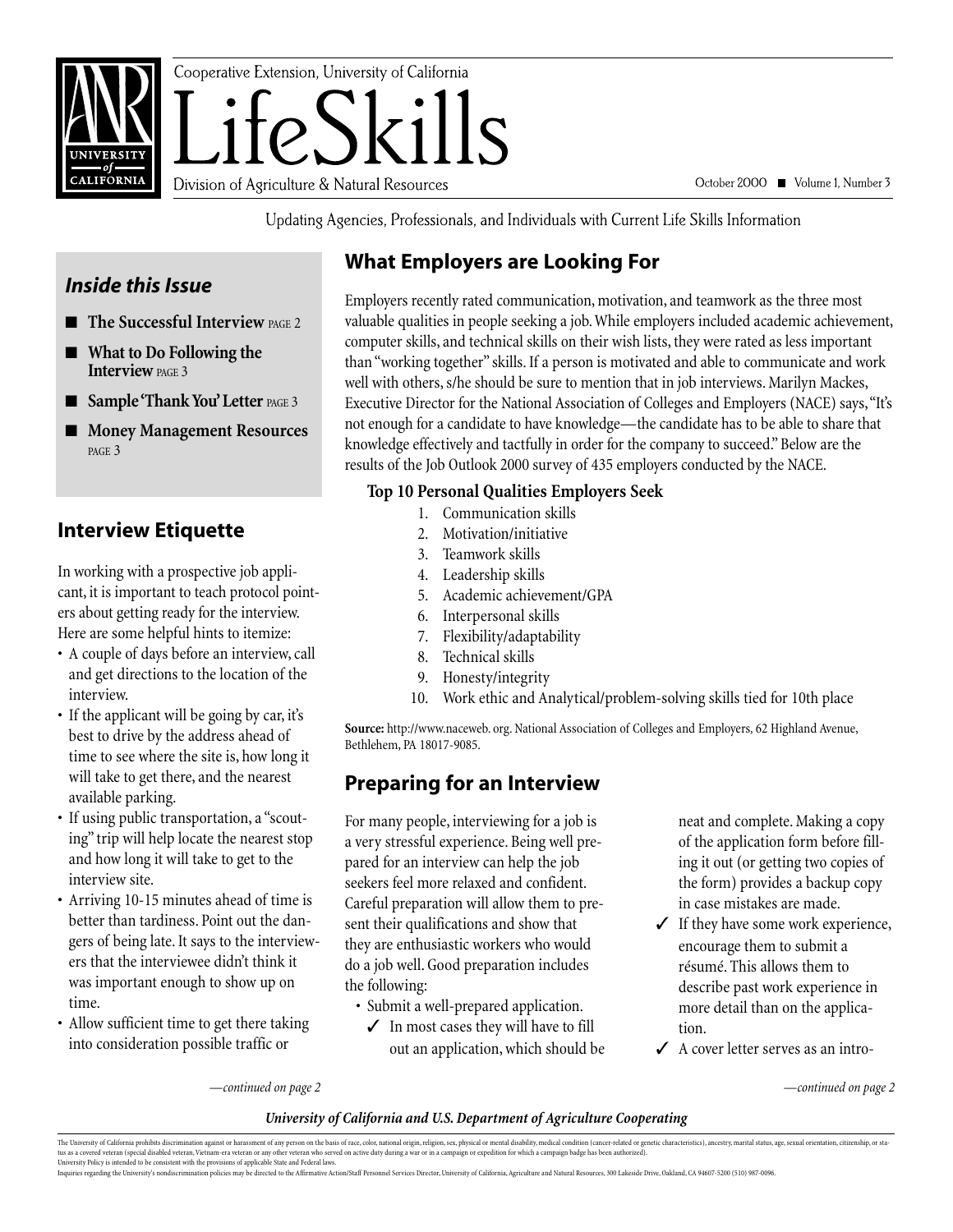## **Preparing for an Interview (cont.)**

duction to an employer and provides an opportunity to express their interest in the job. There are many resources to help them write a resume and cover letter. A web site that provides a fill-in-the-blank template for creating a resume is http://www.10minuteresume.com. Another site that has excellent information, at an easy to read level, on résumé writing, cover letters and interviewing is: http://www.cyber-north.com/ resume.

- Learn as much as possible about the company. Important information to acquire about the field, position, and employer includes:
	- ✓ skills and personal qualities required for the position,
	- $\checkmark$  size, locations(s), and structure of the business or organization,
	- ✓ types of clients, products, or services offered, and
	- $\checkmark$  the relationship of the organization to its competitors.

This information can be obtained from: web sites; company literature; public libraries; newsletters and magazines; people that work for the company; or people who are in that field of work.

• Prepare answers for questions that will

## **The Successful Interview**

An interviewer is always mindful of the way an interviewee presents him or herself. Here are some pointers to use in advising hopeful interviewees to make the best impression. A prepared interviewee should practice some of these hints and have an awareness of the others:

- Greeting the interviewer(s) with a firm handshake.
- Making eye contact and smiling.
- Waiting for the interviewer to offer a chair.
- Sitting straight and not slouching or resting an elbow on the interviewer's desk.

probably be asked. Doing the following will help the applicant prepare:

- ✓ Make a list of strengths and weakness, good qualities, work style, and skills.
- ✓ Think about how to answer difficult questions. Interviewers will frequently ask,"What are your weaknesses?" Try to think of weaknesses that can turn into strengths. For example,"I hate being late, so I usually arrive 15-20 minutes before I'm supposed to." "I'm a perfectionist. If something isn't done right, I redo it"
- ✓ Review the job description and create a list of skills that are important to the position.
- ✓ List examples of past work, extracurricular activities that they may have done in school, and any volunteer experiences that indicate transferable skills.
- $\checkmark$  Practice with a friend! Use the list of most often asked questions.
- Pay close attention to personal cleanliness and neatness. Last minute frustrations can be minimized by planning what to wear and making sure that the items are clean and pressed and shoes polished several days before the interview LS
- Being aware of annoying habits.
- Using appropriate language and avoiding swearing or using slang.
- Looking directly at the interviewer and keeping eye contact. This lets the interviewer know the prospective employee is confident and ready.
- Answering questions directly and honestly. If a question is not understood, asking for an explanation.
- Being confident, but not boasting.
- Joking around and talking about irrelevant things often wastes time and is often

## **Interview Etiquette (cont.)**

parking problems. If unavoidably delayed, call the interviewer and let them know the situation, if possible.

- Go to the interview alone. Bringing friends or family along, even if needed for moral support, doesn't look professional. A friendly manner is a must. Respectfulness and courtesy toward all those at the interview location, even the receptionist and secretaries, sets the right tone.
- Interviewees should never smoke or chew gum.
- Personal mannerisms or habits such as tapping a foot or finger, biting nails, twirling hair, biting the lip, sniffling or clearing the throat often, show nervousness and interviewees should be aware that everyone is watching the little things.
- Dress appropriately. Clothes should be clean and pressed, shoes polished, hair and nails clean and neat. Interviewees should dress conservatively in businesslike clothing if possible; women should avoid really bright colors, mini-skirts, and large pieces of jewelry or dangling earrings and men should wear slacks rather than jeans, a shirt that tucks in, or a dress shirt and tie if that is what might be worn on the job.
- Interviewees should look at the interviewer when s/he is talking and when responding to questions. Facing the interviewer directly with hands placed quietly in the lap communicates that attention and interest is directed towards the interviewer. Cross legs at the ankles, not at the knee.

seen as subject avoidance.

- Talking negatively about a former employer will give the interviewer the wrong message about loyalty. It's best to say nothing.
- Taking this opportunity to highlight strengths and achievements. Showing how experiences can benefit the company or organization. **IS**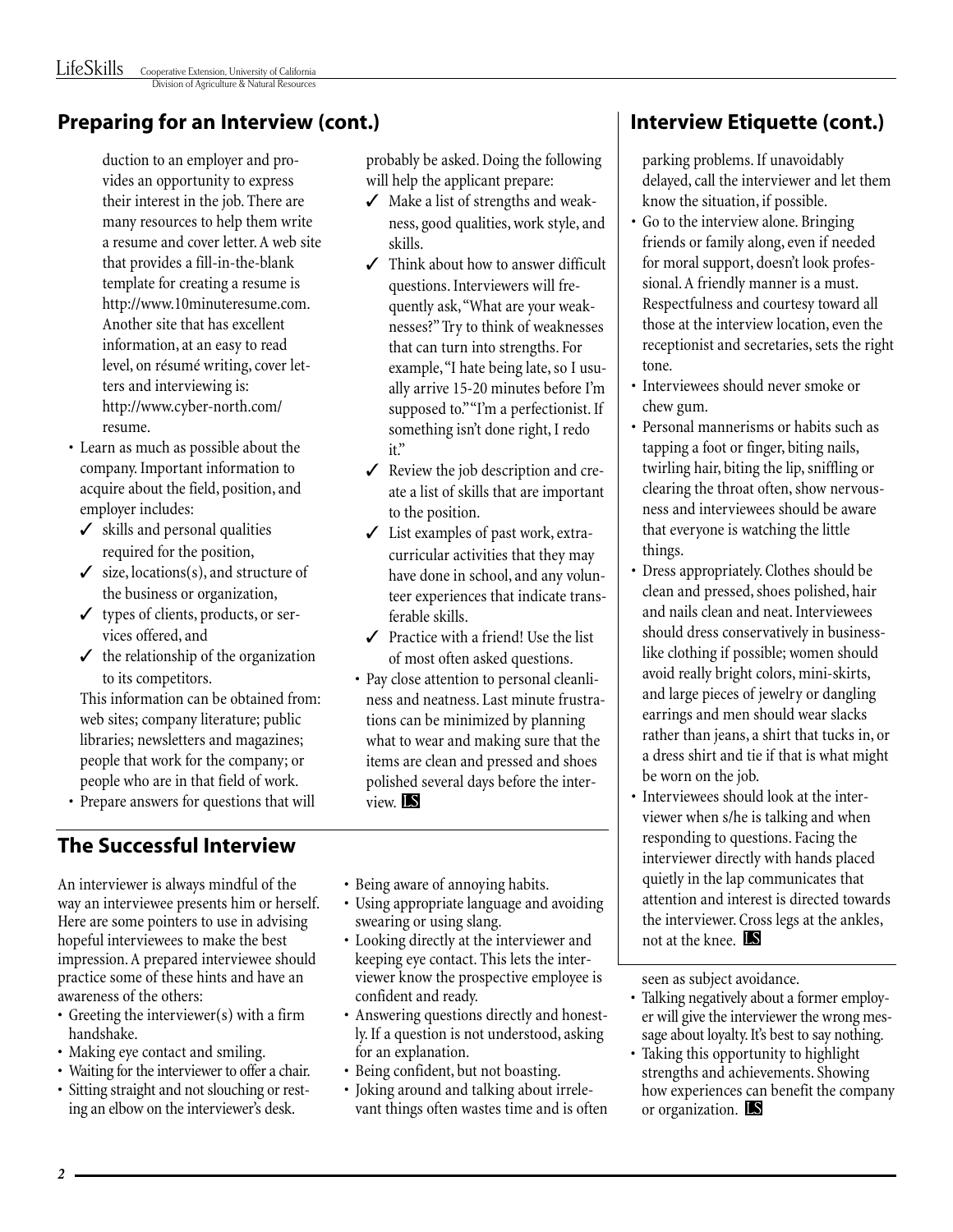## **What to Do Following the Interview**

A thank you letter should be sent to the interviewer immediately following the interview. Not only is this a polite gesture, it will help remind the prospective employer that the applicant is really interested in the job.A standard business format is appropriate. The person's name, address and phone number should be at the top of the page, either centered or on the right. Care should be taken to spell the interviewer's name correctly in the inside address. The body of the letter should:

- 1) Thank the interviewer,
- 2) Highlight the applicant's qualifications

**Sample 'Thank You' Letter**

**John Ryan** 15 Spring Road **Hamlet, LS 41112** 555-555-5555

August 25, 2000

Ms. Susan Carson-Spell the interviewer's name correctly Director Hamlet Child Development Center Hamlet, LS 41112

Dear Ms. Carson: Thank the interviewer

Thank you for the opportunity to interview with you yesterday afternoon. I am very interested in the child-care position you described.

#### Highlight your qualifications!

Use a standard business format

My child development classes, summer jobs, and recent volunteer work as a storybook reader at the community center have prepared me well for a preschool teaching position. I am especially interested in the field trip program you mentioned. I would welcome the opportunity to contribute to that effort.

-Express interest in the job

in just 2 or 3 sentences, 3) Express interest in the job, and 4) Indicate that s/he looks forward to hearing from them soon and offers to provide any additional information they might need along with a phone

mail or through the post office.

Applicants should sign their full name (If they have a middle name it may be omitted or an initial used). Last but not least, it is wise to ask someone to proofread the letter before sending it. The letter can be sent by e-

number.

I enjoyed meeting you and your staff and look forward to hearing from you soon. If I can provide any additional information, please call me at (555) 555-5555. Thank you again for your time and consideration.

Place your phone number near the end

Sincerely Ryan -Sign your first and last name

John Rvan

#### Ask someone to proofread the letter before you send it

**Source:** http://www.bls.gov/opub/ooq/ooqhome.htm. *Occupational Outlook Quarterly,* Summer 2000, Vol. 44, Number 2, p. 21.

### **Welfare to Work Curriculum**

## **Help prepare welfare recipients**

**to enter the workforce.**



#### **Instructor's Kit includes…**

- 24 Lesson plans
- English & Spanish handout masters
- PowerPoint visuals CD
- Printed notebook

#### **Additional Resources…**

- Presentation binder with 566 B & W visuals
- Handout masters(256 pages)
- Participant's Workbook\*
- Gateway bookmarks
- Participant folders
- "Making Every Dollar Count" booklet
- "Let's Talk About Credit" booklet

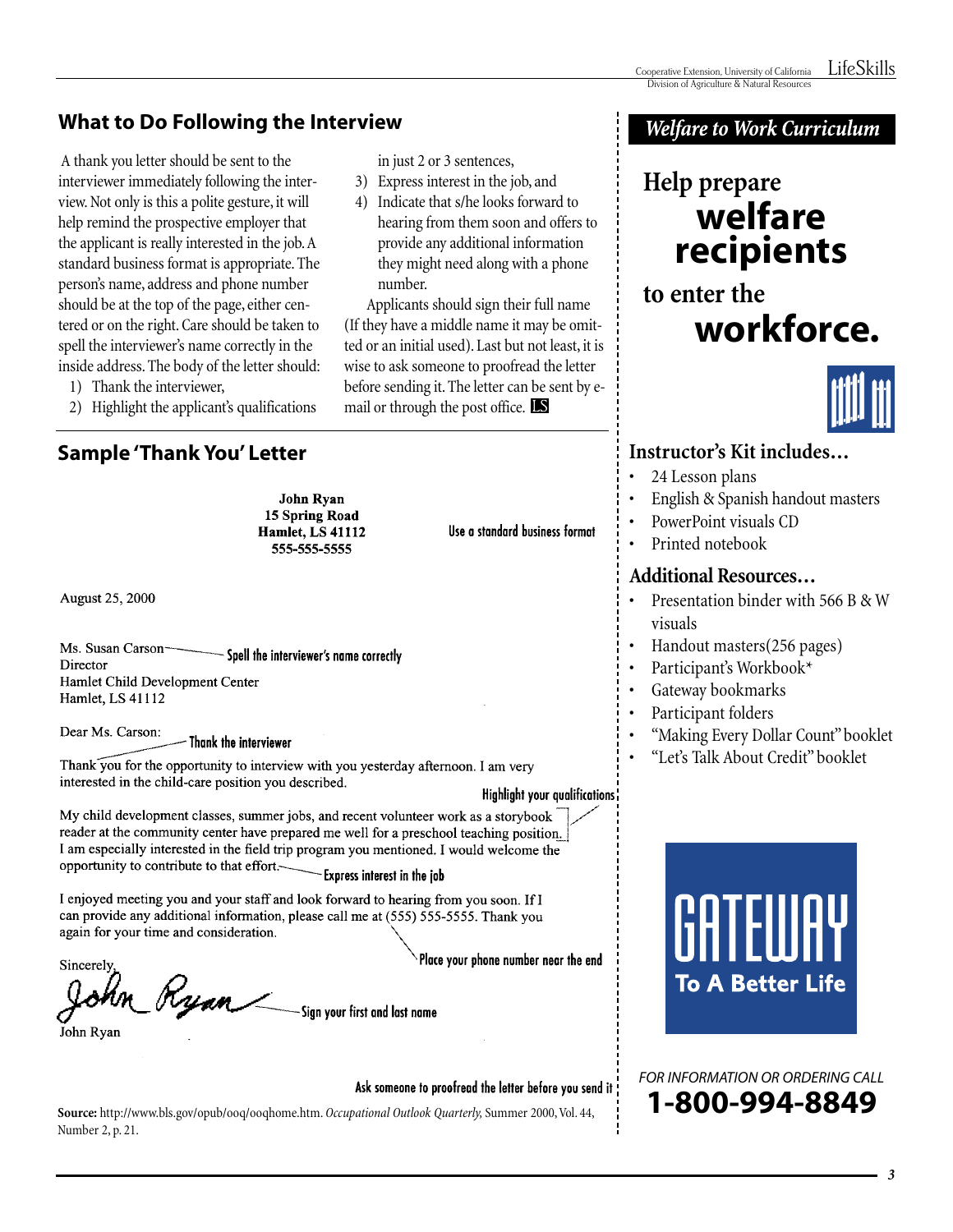LifeSkills Cooperative Extension, University of California Division of Agriculture & Natural Resources

Volume 1 • Number 3, 2000

Reviewer *Dave Campbell* 

Editor *Nancy Feldman* Authors *Ella Madsen and Michael Mann* Program Leader, Human Resources *Karen Varcoe, Ph.D.*

*LifeSkills* is published 4 times a year by Cooperative Extension, University of

Nutrition, Family and Consumer Science Advisor

COOPERATIVE EXTENSION U.S. DEPARTMENT OF AGRICULTURE UNIVERSITY OF CALIFORNIA OAKLAND, CALIFORNIA 94612-3560

> OFFICIAL BUSINESS PENALTY FOR PRIVATE USE \$300

PRSRT STD Postage & Fees Paid USDA Permit No. G-00268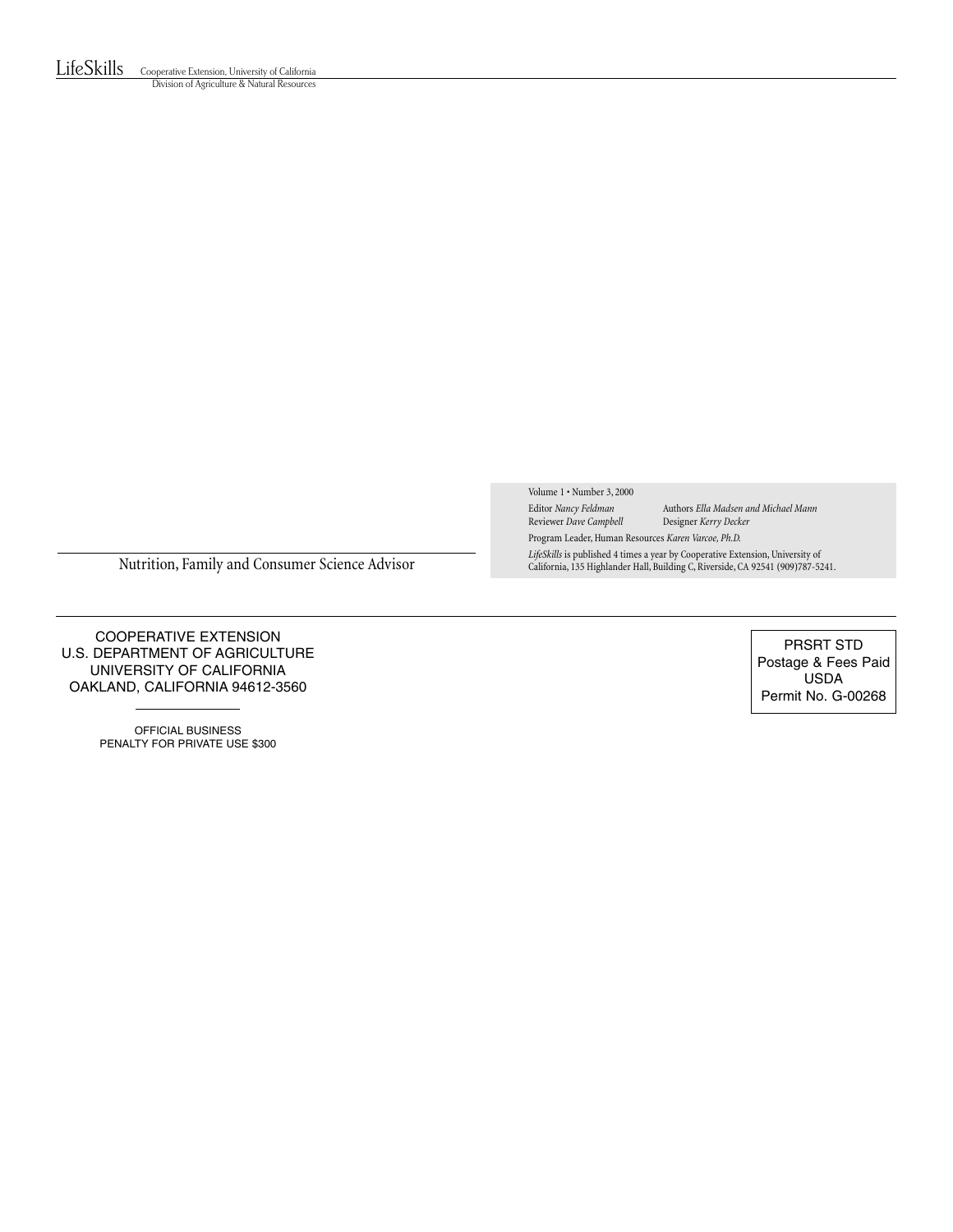## **Interview Checklist**

### **Before the Interview**

- $\Box$  Submit a completed application, cover letter, and resume.
- $\Box$  Gather information about the company and position.
- $\Box$  Make a list of strengths and weaknesses, good qualities, work style.
- $\Box$  Review the job description and make a list of my transferable skills.
- $\Box$  Make a list of questions I would like to ask about the position and organization.
- $\Box$  Know the address, location and travel time to the interview.

## At the Interview

- $\Box$  Arrive at interview 10 15 minutes early.
- $\Box$  Use restroom and check image in mirror.
- **Q** Dispose of gum.
- $\Box$  Remove sunglasses.
- **Be aware of body language.**
- $\Box$  Review list of strengths and weaknesses, skills and questions for employer.
- $\Box$  Greet interviewer with a firm handshake and smile.
- $\Box$  Wait for the interviewer to invite you to sit down.
- $\Box$  Answer interview questions.
- $\Box$  Close with a statement of your strengths and contributions to the organization.
- $\Box$  Thank interviewer at the close of the interview.
- Shake hands.  $\Box$

## **After the Interview**

 $\Box$  Write a thank you note.

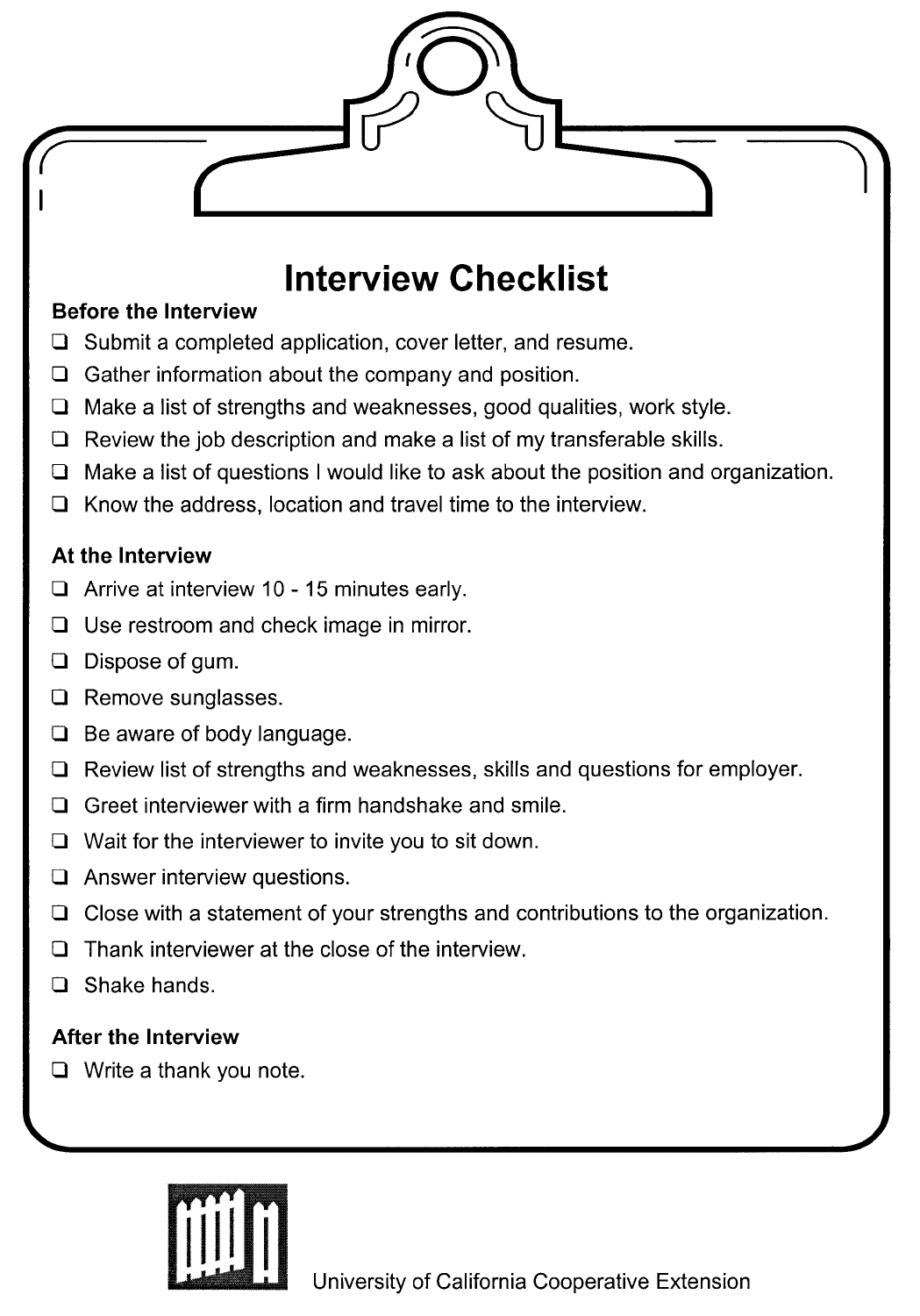# Lista de control para las entrevistas

## Antes de la entrevista

- Entregue una solicitud completa, carta de introducción y hoja de vida.  $\Box$
- Consiga información sobre la compañía y el trabajo.  $\Box$
- Haga una lista de sus puntos fuertes y débiles, cualidades y ética profesional.  $\Box$
- Revise el anuncio del trabajo y haga una lista de sus habilidades relacionadas.  $\Box$
- Haga una lista de preguntas que le gustaría hacer sobre el trabajo y compañía.  $\Box$
- Infórmese sobre la dirección y cuánto tiempo le tomará llegar a la entrevista.  $\Box$

## Durante la entrevista

- Lleque al lugar de la entrevista de 10 a 15 minutos antes.  $\Box$
- Pase por el baño y haga cualquier retoque necesario a su apariencia.  $\Box$
- Deseche la goma de mascar.  $\Box$
- Quítese los anteojos de sol.  $\Box$
- Preste atención a sus gestos y lenguaje corporal.  $\Box$
- Repase su lista de puntos fuertes y débiles, habilidades y preguntas que quiere  $\Box$ hacer.
- Salude al entrevistador con un fuerte apretón de manos y sonría.  $\Box$
- Espere a que el entrevistador le invite a sentarse.  $\Box$
- Responda a las preguntas que le hagan durante la entrevista.  $\Box$
- Concluya con un resumen de sus cualidades y cómo puede contribuir a la  $\Box$ compañía.
- Al concluir la entrevista, dé las gracias al entrevistador.  $\Box$
- Despídase con un apretón de manos  $\Box$

## Después de la entrevista

Envíe una carta corta de agradecimiento.  $\Box$ 

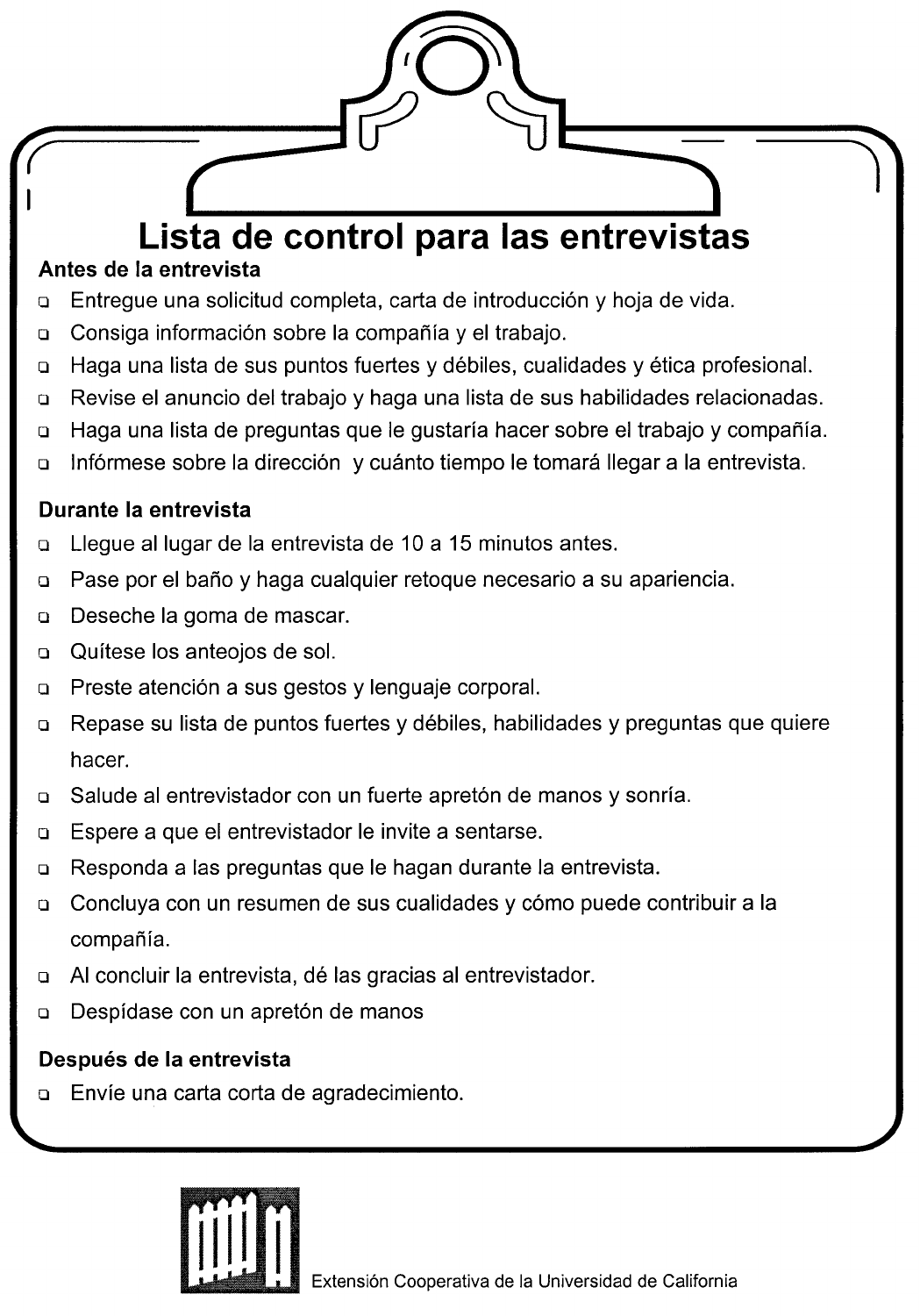## **MOST OFTEN ASKED QUESTIONS**

- Tell me about yourself?
- What are your strengths and weaknesses?  $\cal J$
- $\checkmark$  What do you want to be doing in five years'?
- $\checkmark$  Why are you applying for this job?
- √ What experiences outside of school have you had that would be helpful for this position?
- What type of people do you enjoy working with?  $\checkmark$
- What do you consider your greatest accomplishment?  $\checkmark$
- What do you enjoy doing the most?  $\mathcal{L}$
- What do you enjoy doing the least?  $\overline{\mathcal{L}}$
- $\checkmark$  How do you get along with others?
- $\checkmark$  Are you a team player?
- $\checkmark$  Why are you interested in this position?
- What do you think is the most important part of this  $\checkmark$ position?
- Have you ever been fired? Why?  $\checkmark$
- Why have you been unemployed all this time?
- Can you tell me about a problem you solved on the job or at school?
- What skills would you like to improve?  $\checkmark$
- $\checkmark$  What can you do for my company?
- $\checkmark$  Why do you think you can do the job?
- Why should I hire you?
- Did you like school?
- Are you willing to work overtime?  $\checkmark$
- How did you hear about us?  $\checkmark$ 
	- Give me two reasons why I should hire you?



University of California Cooperative Extension